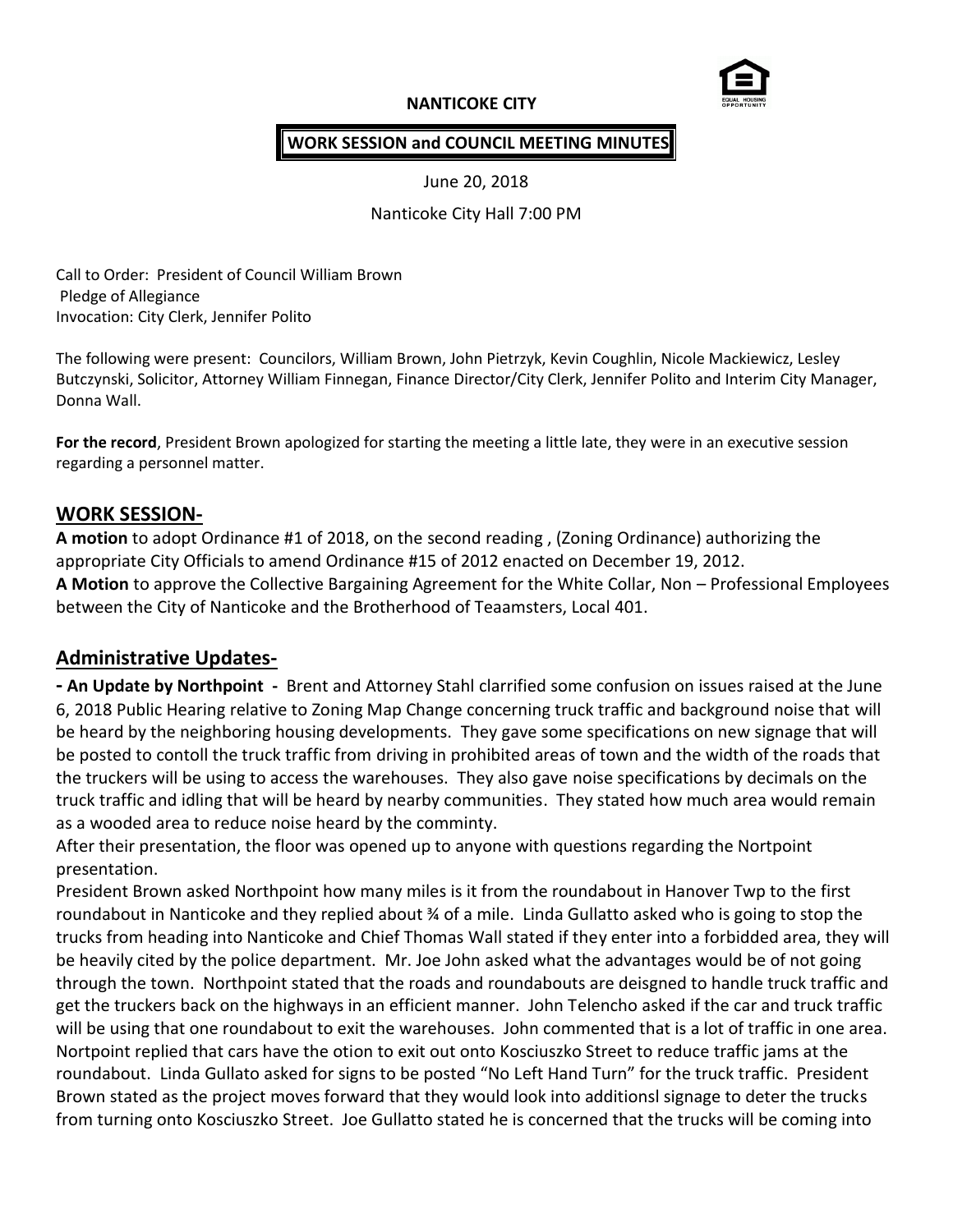town up Kosciuszko Street to avoid the roundabouts because everyone knows that truckers hate roundabouts because they cause a shift or movement in the trailers. Gene Bojarski questioned that after the construction is over, and the college students are no longer diverted due to the highway construction, will the college students be using the same route as the warehouse employees or will they have a diversion. That is a lot of traffinc out onto Kosciuszko Street. Nortpoint answered that is a Penn Dot issue and Penn Dot will have to evaluate that when the time comes. He asked if there will be any public ammenites added into this project to attract businesses and Nortpoint stated they will look into it. Gene commented that we need to improve the quality of life in the city to deter the town from becoming just low income housing. He thinks this project has positive results. Patricia Herring stated her concern about the trucks heading in the wrong direction or down wrong streets. She asked if they will be educated on where they can and canot drive. Northpoint replied they will work with Penn Dot for better signage. President Brown stated to the residents, that if they turn down this project, it is still movong forward in Hanover Townships end. Hanover has approved all zoning changes needed to allow this to happen. He stated this is good for the City. Gene Bojarski asked it the road from the roundabout to Cherry Dr. will be repaved and Northpoint replied yes.

**Donna Wall-** updated the council and residents that the recycling bins have been ordered and will be arriving and handed out to the public on the weekend of July 13<sup>th</sup> and 14<sup>th</sup>. They are 32 gal. bins, Donna stated.

**A Motion** was made by Mr. Pietrzyk, second by Ms. Butczynski to adjourn the work session. Work session adjourned.

## **REGULAR MEETING** Comments from the Public agenda items only.

#### **Old Business**

None

#### **New Business**

A **Motion** to approve the June 6, 2018 meeting minutes was made by Mr. Coughlin second by Ms. Butczynski. Motion carried.

A **Motion** to approve payment of the bills in the amount of \$276,097.43 was made by Ms. Butczynski, second by Mr. Coughlin. Payroll (\$103,021.69) Payables (\$173,075.74.) Motion carried.

**A Motion** to adopt Ordinance #1 of 2018, on the second reading , (Zoning Ordinance) authorizing the appropriate City Officials to amend Ordinance #15 of 2012 enacted on December 19, 2012 was made by Mrs. Mackiewicz second by Mr. Pietrzyk. Motion carried.

**A Motion** to approve the Collective Bargaining Agreement for the White Collar, Non – Professional Employees between the City of Nanticoke and the Brotherhood of Teaamsters, Local 401 was made by Mrs. Mackiewicz and second by Ms. Butczynski. Motion carried.

### **COMMENTS FROM THE PUBLIC –**

Katrina Toporer asked if it is now official that the ordinance was passed and is the Northpoint project going to be completed and Attorney Finnegan stated "yes". She asked if the advertising for the zoning hearing was advertised for 2 consecutive weeks like the ordinance states, Attorney Finnegan will have Attorney Stahl get her copies of the ads and it only had to run once not twice. Katrina asked what are all the explosions she is hearing and is it because of this project. President Brown said it is not Northpoint, it must be coming from the Highway or Hanover Twp. She asked what are the time limits for construction because she hears the explosions past 8 pm. Northpoint stated that is not them. Theresa Sowa wanted to commend the new street put in and recognize that the City did a great job.

She wanted to bring to the Mayor's and Council's attention all the properties in town with tall grass and weeds and what is being done about them. Also, what can be done about people leaving their grass cutting in the street that looks dirty and clogs up the drains? Attorney Finnegan stated the new Storm water regulations will address the issue of grass